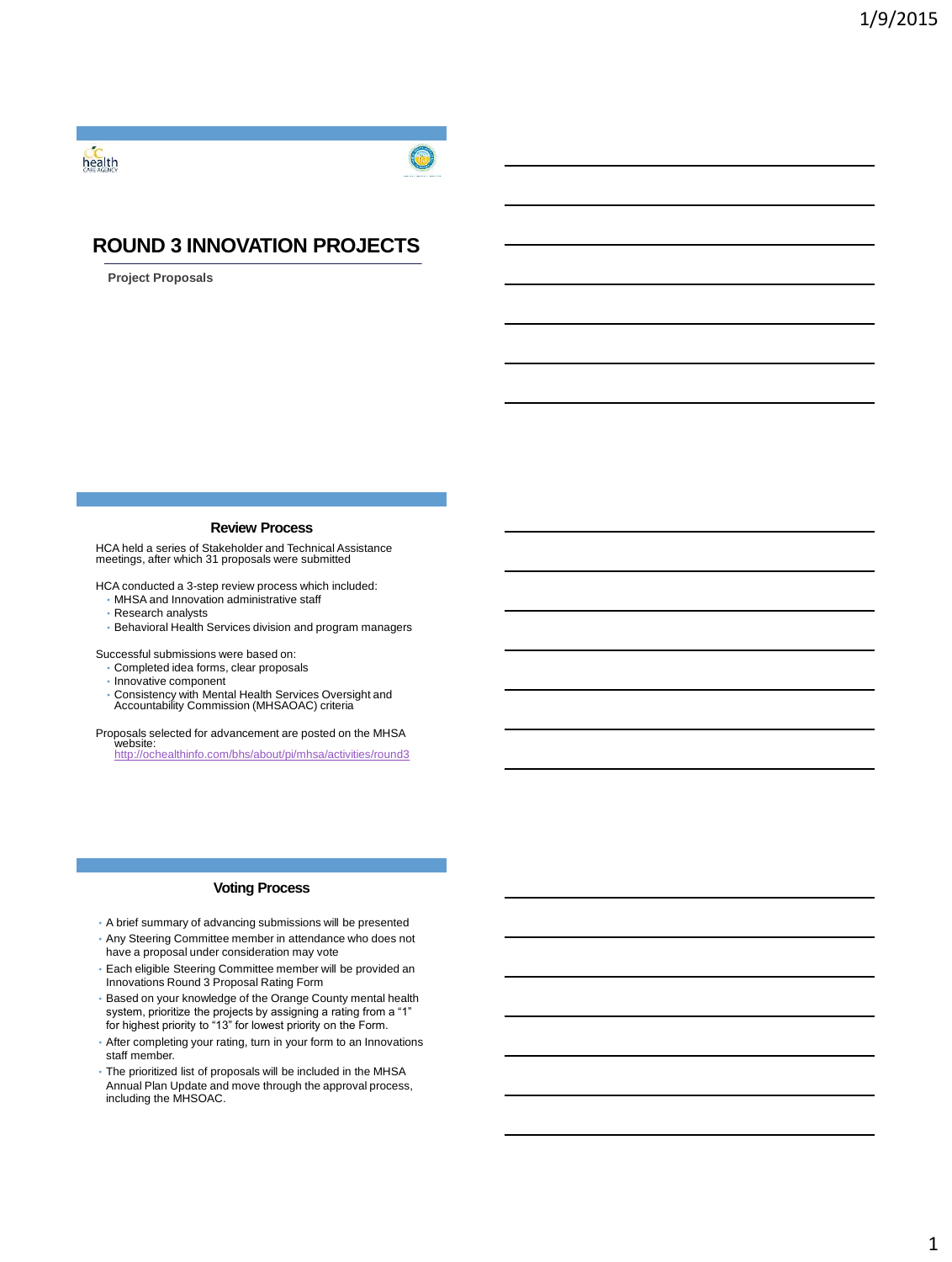# **Proposals**

- INN01 Community Employment Services Project
- INN02 Continuum of Care for Veteran & Military Children and Families
- INN03 Developing and Testing Effective EBPs for Children
- INN04 Employment and Mental Health Services Impact
- INN05 Healthy Eating Kitchen and Mobile Application
- INN06 Leap of Faith
- INN07 LGBT Homeless Project
- INN08 Operation Enduring Success
- INN09 Project Embrace
- INN10 The Way Home
- INN11 Traditional Chinese Medicine Based Online Meditation Program
- INN12 Whole Person Healing Initiative
- INN13 Work of ARTE

# **INN01 – Community Employment Services Project**

Individuals struggling with severe and persistent mental illness are not prepared for the demands of supported employment programs and would benefit from a "stepping stone" to the currently existing supported employment programs.

#### **Proposal:**

Provide a paid, supported employment program for individuals with severe mental health conditions. Participants will work alongside peer support specialists for on-site job training and coaching.

## **Innovative Component:**

- Stepping stone for individuals with SPMI not ready for currently existing employment programs
- Paid, supported employment program for individuals with severe mental health conditions

# **Proposed Annual Budget:**

• \$599,598

# **INN02 – Continuum of Care for Veteran & Military Children and Families**

Historically, veteran/military children and families have been underserved and may become isolated in their communities. The socio-emotional and mental challenges brought by the pre-, mid-, and post-deployment often affect the children and family<br>as much as it does the veteran/service member. However, there is a lack of<br>coordinated, community-based services for veteran/military fami comprehensive approach is needed to identify, engage, and address this gap.

#### **Proposal:**

Identify, screen, and treat veterans and their families, utilizing collaborations with community partners who specialize in community-based support, basic needs and homeless prevention, domestic violence prevention, mental health and trauma treatment, and research and evaluation.

#### **Innovative Component:**

• Coordination of community-based tailored services for veterans and their families

## **Proposed Annual Budget:**

• \$333,333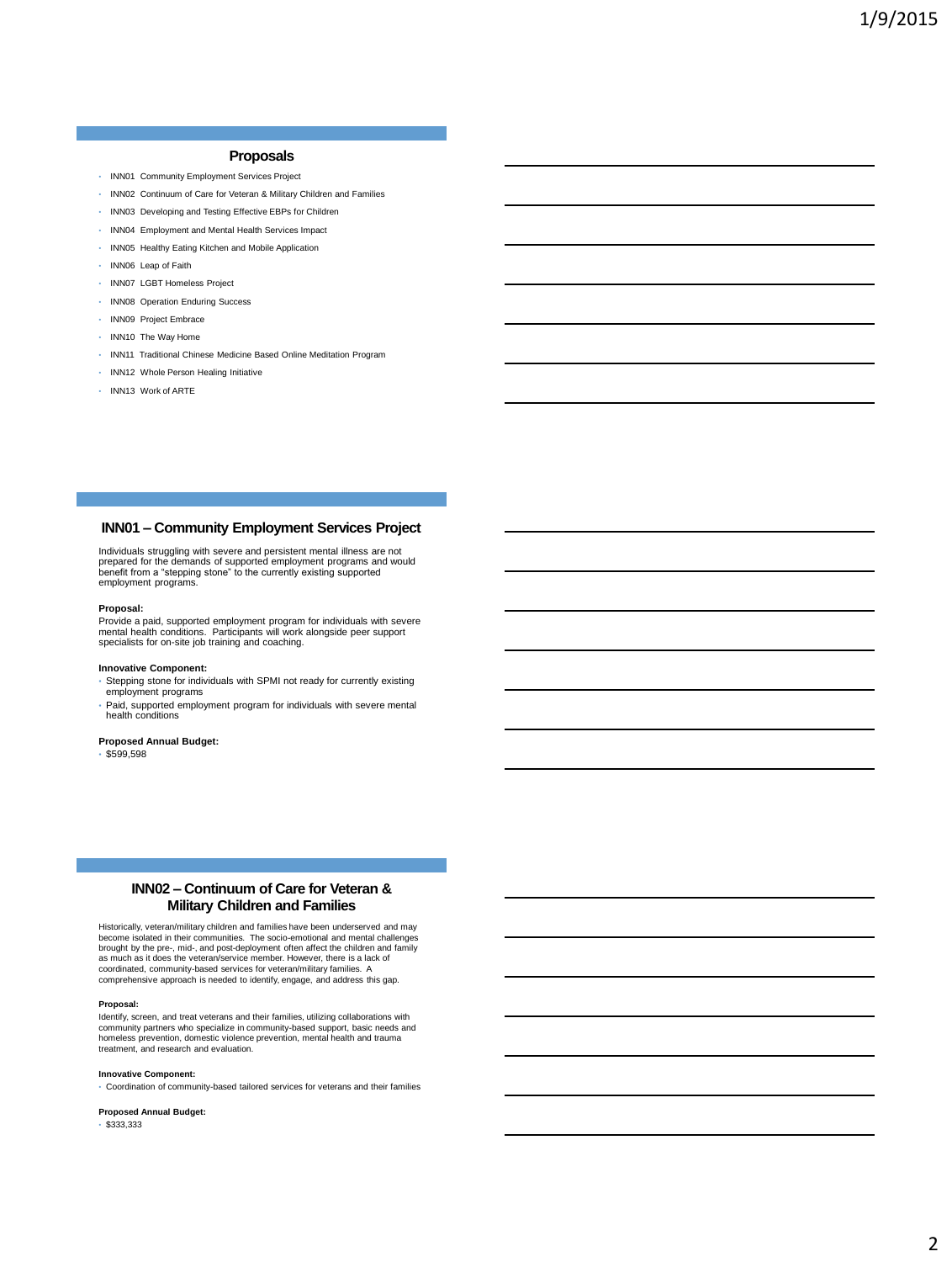# **INN03 – Developing and Testing Effective EBPs for Children**

Children and teens suffering from trauma typically drop out of treatment or do not respond to traditional methods. Services are needed to engage youth into treatment.

# **Proposal:**

Combine Trauma-Focused Cognitive Behavioral Therapy<br>(TFCBT) and Integrative Treatment of Complex Trauma (ITCT)<br>into a single manual for the treatment of trauma among children and teens

# **Innovative Component:**

• Combination of two evidence-based practices into a single approach

# **Proposed Annual Budget:**

• \$188,183

# **INN04 – Employment and Mental Health Services Impact**

There is a correlation between unemployment and mental health issues. However, employment centers are not prepared to provide the emotional and mental health support that some of their clients need.

## **Proposal:**

Provide mental health, education, and counseling services within local employment centers to support job seekers' emotional and mental health needs.

#### **Innovative Component:**

- Introduces a new entry point into the mental health system
- Co-location and integration of mental health clinicians at local employment centers

## **Proposed Annual Budget:**

• \$373,333

# **INN05 – Healthy Eating Kitchen and Mobile Application**

Rise of obesity among children and teens is a critical issue, which can lead to psychological disorders or mental health issues in adulthood. Healthy eating and healthy living can drastically increase feelings of well-being and a balanced mood, which can help manage and prevent mental health problems.

## **Proposal:**

Create an interactive healthy living kitchen to encourage children and families to learn about healthy eating. In addition, a mobile application will be created to increase access to this information and reinforce the healthy living values established in the hands-on exhibit.

#### **Innovative Component:**

• Combination of hands-on, in person learning with a high tech, mobile application component

#### **Proposed Annual Budget:**

• \$500,000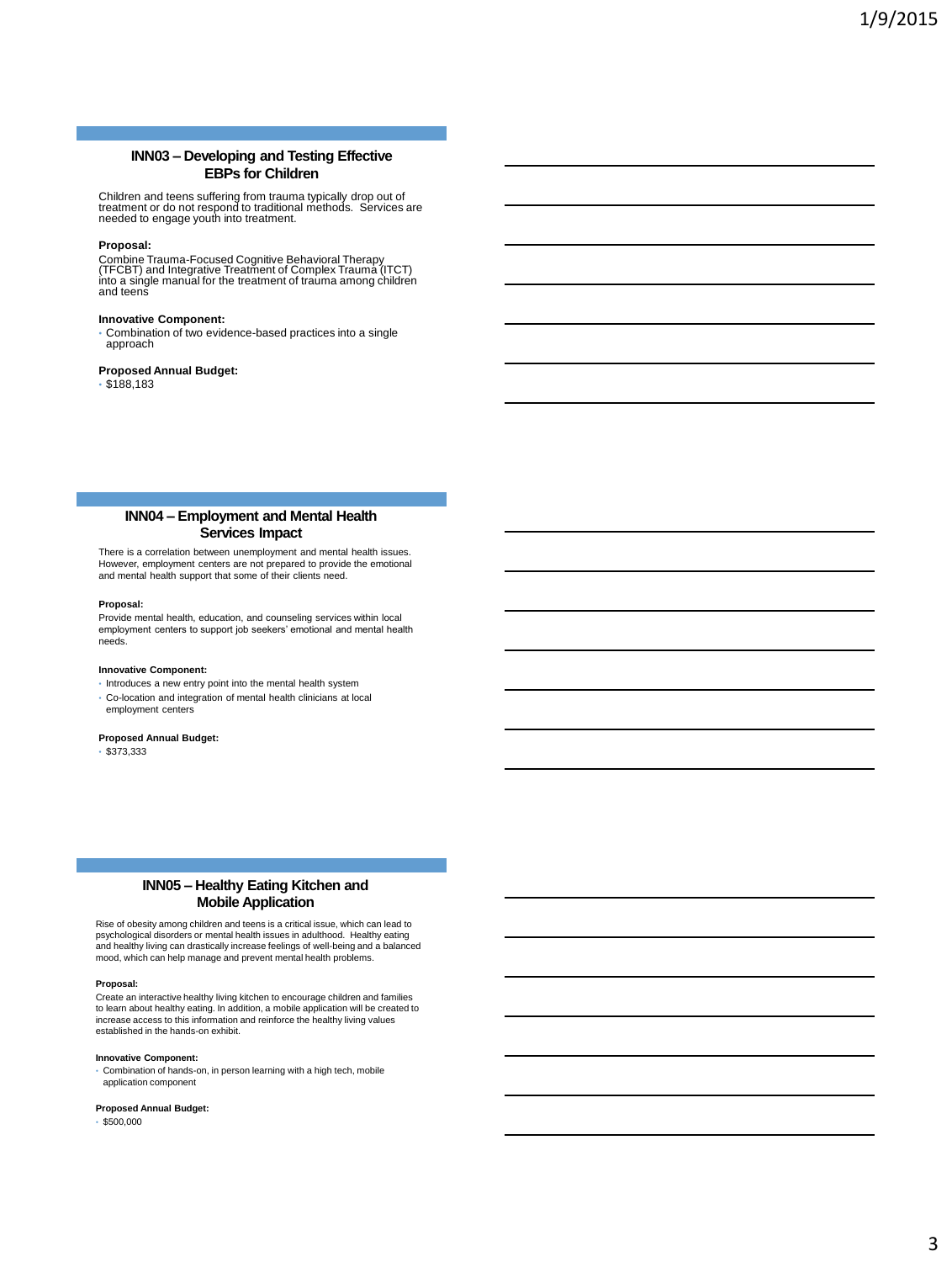# **INN06 – Leap of Faith**

Faith communities are an underutilized resource to identify and support families dealing with mental and behavioral issues with their children (0-18). Families tend to bring concerns to pastors more frequently than other professionals; however, pastors are often unprepared to address these issues.

#### **Proposal:**

Train ministers of all faiths to provide mental health support and referrals for children with mental illness and their families. Project proposes to offer educational resources and workshops to families, engage in outreach during congregational events, and establish a referral network that enables pastors and/or their designees to link families to services

#### **Innovative Component:**

• Training pastors to provide mental health support and referrals for children with mental illness and their families

## **Proposed Annual Budget:**

 $•$ \$478,276

# **INN07 – LGBT Homeless Project**

There is a lack of resources for LGBT youth who are homeless or at-risk of<br>homelessness. There are no LGBT specific beds to house the homeless or<br>they are not safely housed, placing them at risk of harassment and<br>physical

## **Proposal:**

Address housing needs of the homeless or at-risk of homelessness within the LGBT community. Staffed with peer mentors and clinicians, project will assist with housing resources, mediation work, employment assistance, and substance abuse treatment and support.

#### **Innovative Component:**

- Mental health services aimed at family reunification
- Use of prevention model through mediation work and case management

# **Proposed Annual Budget:**

 $\cdot$  \$1,000,000

# **INN08 – Operation Enduring Success**

There are over 10,000 veteran students in OC with little to no access to mental health services. Veterans typically do not self-identify or seek medical services. However, social support from peers produces significant improvement in academic adjustment and fewer PTSD symptoms.

#### **Proposal:**

Design, distribute, and tabulate surveys to identify needs, problems, and potential solutions for veterans. Based on findings, a series of workshops will be offered to address behavioral modification and PTSD symptoms. In addition, mental health providers will visit with veteran students on a social basis to create an open and relaxing environment.

#### **Innovative Component:**

• Mental health support program for veterans through an activity-oriented, educational, and social environment

## **Proposed Annual Budget:**

• \$500,000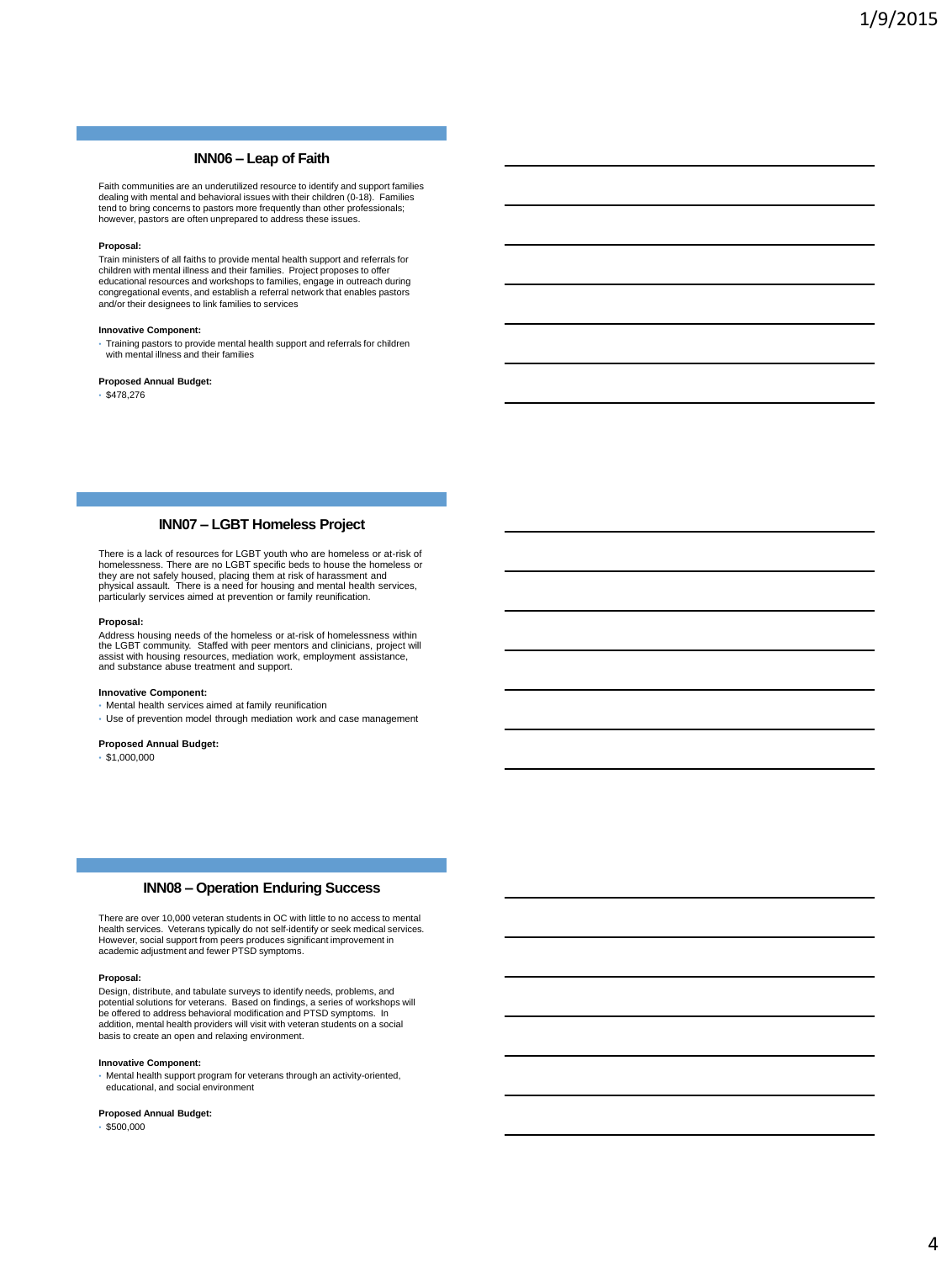# **INN09 – Project Embrace**

The often traumatic reasons for leaving one's country, as well as the long and hazardous journey and process of resettlement, increase the risk for refugees to suffer from a variety of mental health issues, yet the identification and treatment of mental health problems has lagged behind.

#### **Proposal:**

Combine various support services for newly arrived immigrants and offer a 12-week program that will provide home visits, family support, mental health screenings, and referrals for services, as needed.

# **Innovative Component:**

• Comprehensive family support for newly arrived immigrants, which includes a self care package, mental health assessment, referrals and linkages, direct mental health services, and peer support.

# **Proposed Annual Budget:**

 $•$ \$360,652

# **INN10 – The Way Home**

There is currently no reliable, affordable housing available to HCA clients. This underserved group struggles to identify viable living options where they can pursue recovery of their goals.

## **Proposal:**

Offer a database of shared housing for consumers seeking affordable housing. Project will create a committee of consumers and providers to help establish voluntary standards of key elements of shared housing and a process to review homes to ensure they meet these basic standards. A listing of homes that have completed the process would be available through currently existing behavioral and mental health databases.

## **Innovative Component:**

• Offer a database to expand access to shared housing

# **Proposed Annual Budget:**

• \$304,553

# **INN11 – Traditional Chinese Medicine Based Online Meditation Program**

Individuals struggling with mental illness often isolate or avoid seeking<br>mental health treatment. Traditional Chinese Medicine has been shown to<br>be an effective practice to help heal physical and mental health issues;<br>how

#### **Proposal:**

Create a web-based system designed to deliver and monitor a traditional Chinese meditation program.

# **Innovative Component:**

• Practice of traditional Chinese meditation and use of a web-based system to monitor and track results of meditation technique specifically designed for mental health consumers

## **Proposed Annual Budget:**

 $-$ \$290,100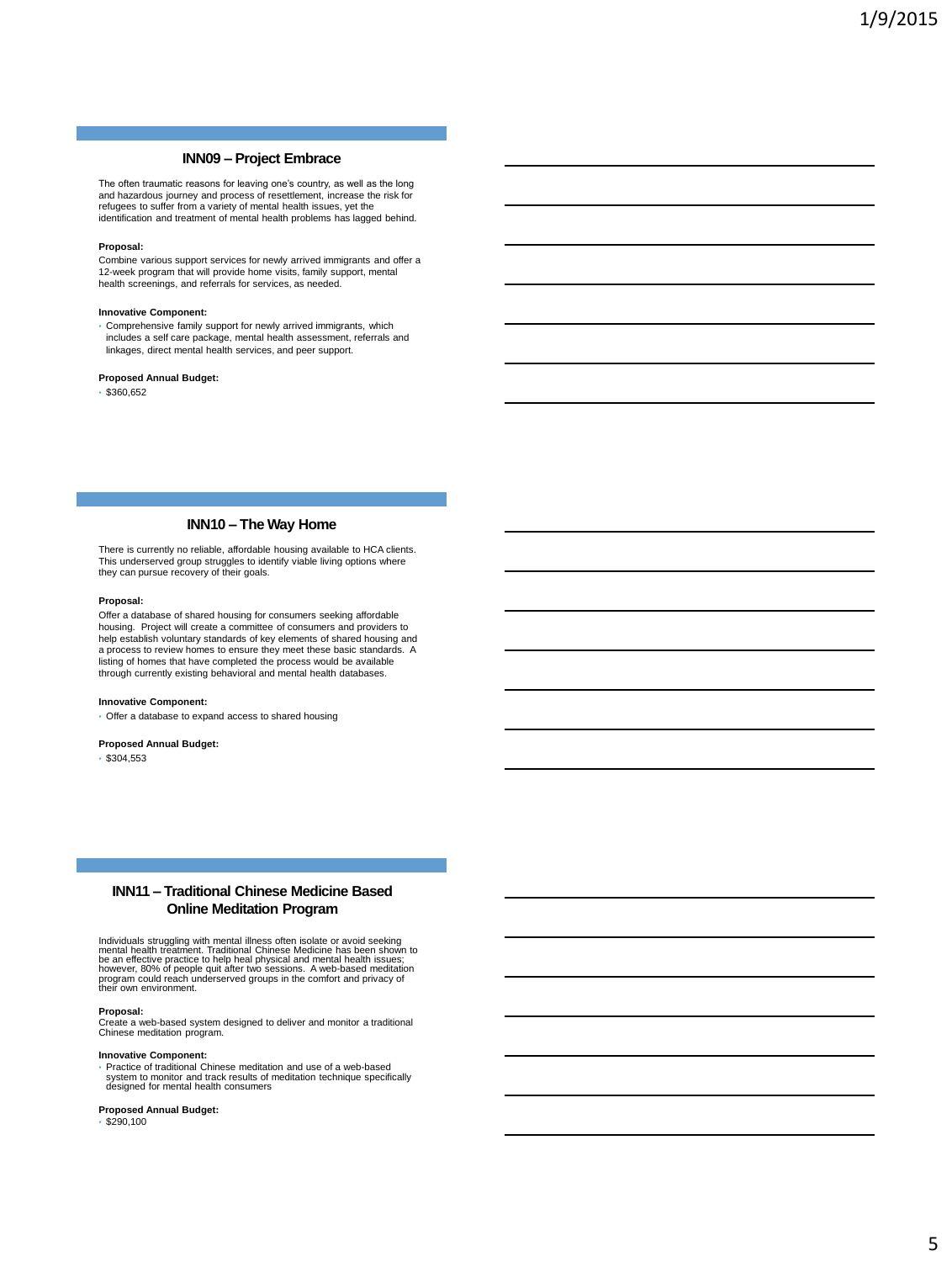# **INN12 – Whole Person Healing Initiative**

Unmet spiritual needs can have a negative impact on health, increase healthcare costs, and may result in overuse of health care system (e.g., 70% of visits to PCP are related to psychosocial and emotional problems). Religion and spirituality have been shown to make a positive impact on health, suggesting a more holistic approach is needed in mental health treatment.

## **Proposal:**

Integrate physical, mental, and spiritual health to treat mild to severe mental illness. This project proposes to use a multidisciplinary team of professionals (i.e., medical<br>doctor, physician assistants, spiritual leaders, mental health workers, licensed<br>clinicians) to address the whole person in mind, body,

#### **Innovative Component:**

- Integration of physical, mental, and spiritual services
- Co-location of integrated physical, mental, and spiritual health services
- Use of consumer with shared faith and lived experience

# **Proposed Annual Budget:**

 $•$ \$856,600

# **INN13 – Work of ARTE**

Rates of unemployment and underemployment are high among those diagnosed<br>with serious mental illness, specifically transitional age youth (TAY). Increasing<br>employment rates would decrease toll on SSI, and improve mental he esteem, and social connectedness. However, the single most commonly reported obstacle to employment among TAY is lack of confidence.

#### **Proposal:**

Create a food services business that provides hands-on job training and experience combined with on-site support staff who build participants' confidence in the workplace and help manage mental health symptoms and behaviors while on the job.

# **Innovative Component:**

• Utilize full-time, on-site mental health and employment coaches to create a unique supported work environment for TAY that addresses a cognitive emotional component (self-confidence) in conjunction with building workplace experience.

**Proposed Annual Budget:**

 $\cdot$  \$2,023,579

# Questions?